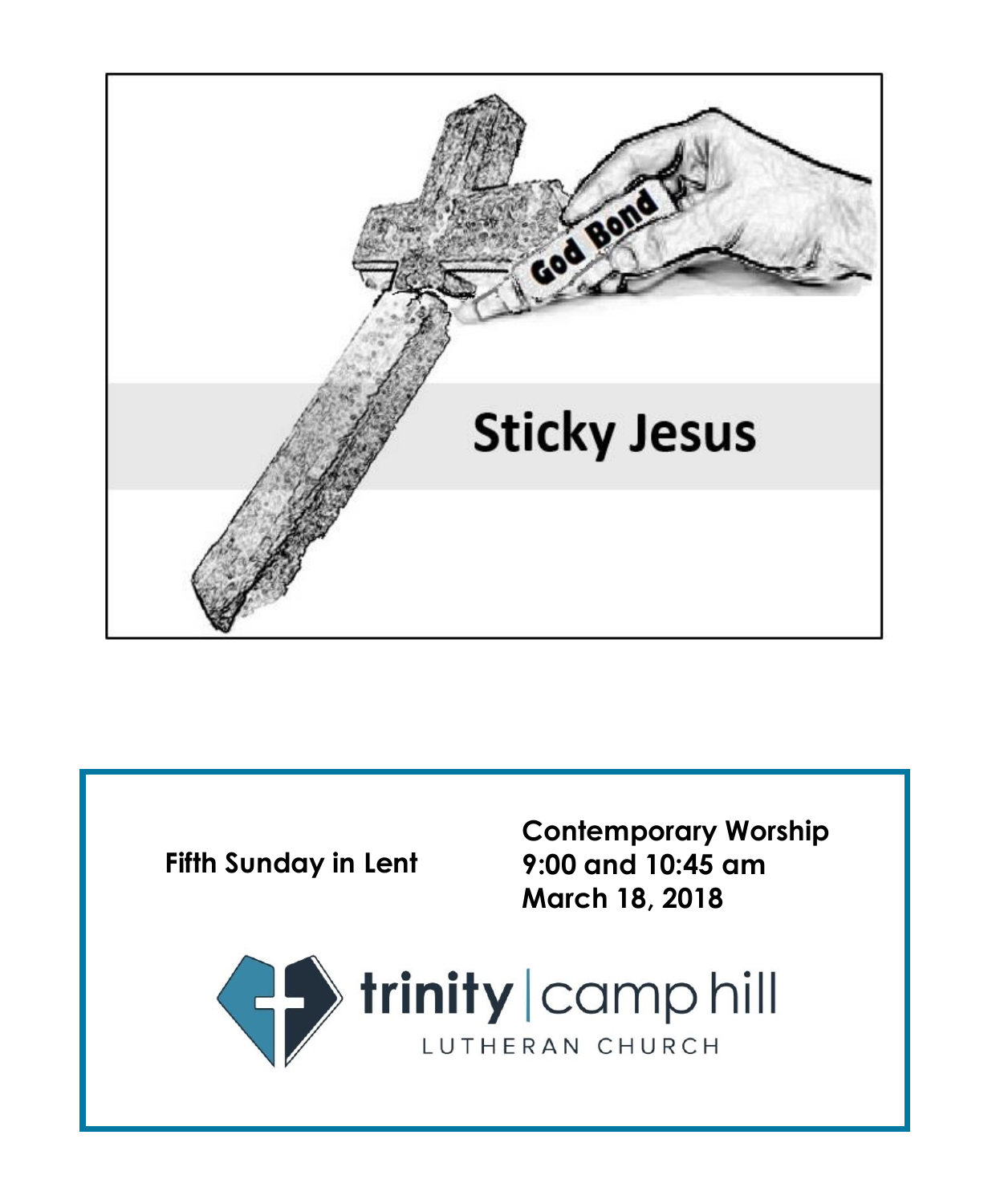

*Welcome to Trinity Lutheran Church! Please sign the red Worship Witness booklet to record your attendance with us this day, and indicate how many are communing. Then pass the booklet to the worshipers beside you in your row. If you are a guest, name tags are available for you to wear---we would be delighted to greet you by name. Hearing assistance devices are available at the Gathering Space desk.*

#### **about today's service**

*God promises Jeremiah that a "new covenant" will be made in the future: a covenant that will allow all the people to know God by heart. The church sees this promise fulfilled in Christ, who draws all people to himself when he is lifted up on the cross. Our baptismal covenant draws us to God's heart through Christ and draws God's light and truth into our hearts. We see God's heart most clearly in the way Jesus shares human suffering, in an agony both the John and Hebrews readings describe.*

**P: Pastor L: Lector C: Congregation**

# + **Gathering** +

*We gather together to praise God and receive His love.*

#### **Song: "With Our Hearts"**

#### *Chorus (2X)*

With our hearts we believe, with our mouths we confess, You are Lord, you are Lord. From this day till the end we will sing it again, and again. You are Lord, you are Lord.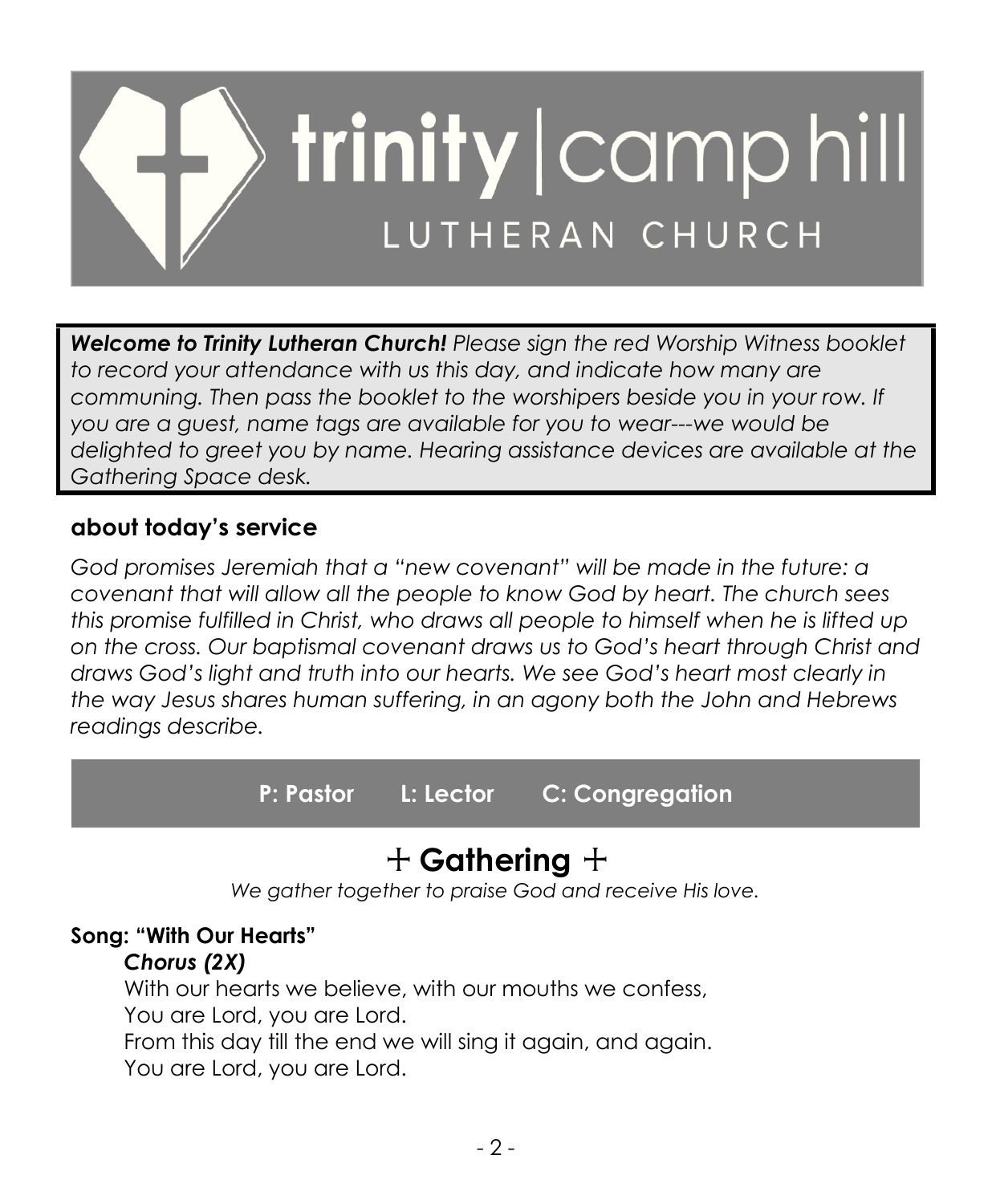#### *Verse*

By your power you've made us, by your grace we're redeemed; To walk in the truth that you give us, and minister life in your name.

#### *Chorus*

#### *Verse*

#### *Chorus*

*Tag (2X)***:** You are Lord. Words and music by Don Harris. 1991 Integrity's Hosanna! Music.

## **Song: "A Heart Like Yours"**

#### *Verse (2X)*

Create in me a humble heart, an innocent and childlike heart. Create in me a tender heart, that I might know you more.

## *Chorus 1*

I want to know you in all of your ways,

Revealed in mercy and clothed in your grace

Give me a new heart, devoted to you,

That knows how to love, and mourns for the lost,

And will not turn back from all you have told me to do.

Give me a heart like yours, I need a heart like yours

Give me a heart like yours, I need a heart like yours, a heart like yours.

Barnett, John - ©1998 Mercy/Vineyard Publishing. All Rights Reserved. International Copyright Secured. Used By Permission. CCLI #1283514

#### **Song: "Write it on My Heart"**

#### *Chorus (2X)*

Write this story on my heart, Let it flow into the life I'm living! Write this story on my heart, Open the doors and open the windows, Open my heart to this story Write it on my heart!

## *Verse 1*

Author of life, artist within me,

Write this story on my heart.

River of life, love shining through me,

Write this story on my heart,

A story to guide me, a story to share,

A story to lead me anywhere with Jesus!

#### *Chorus*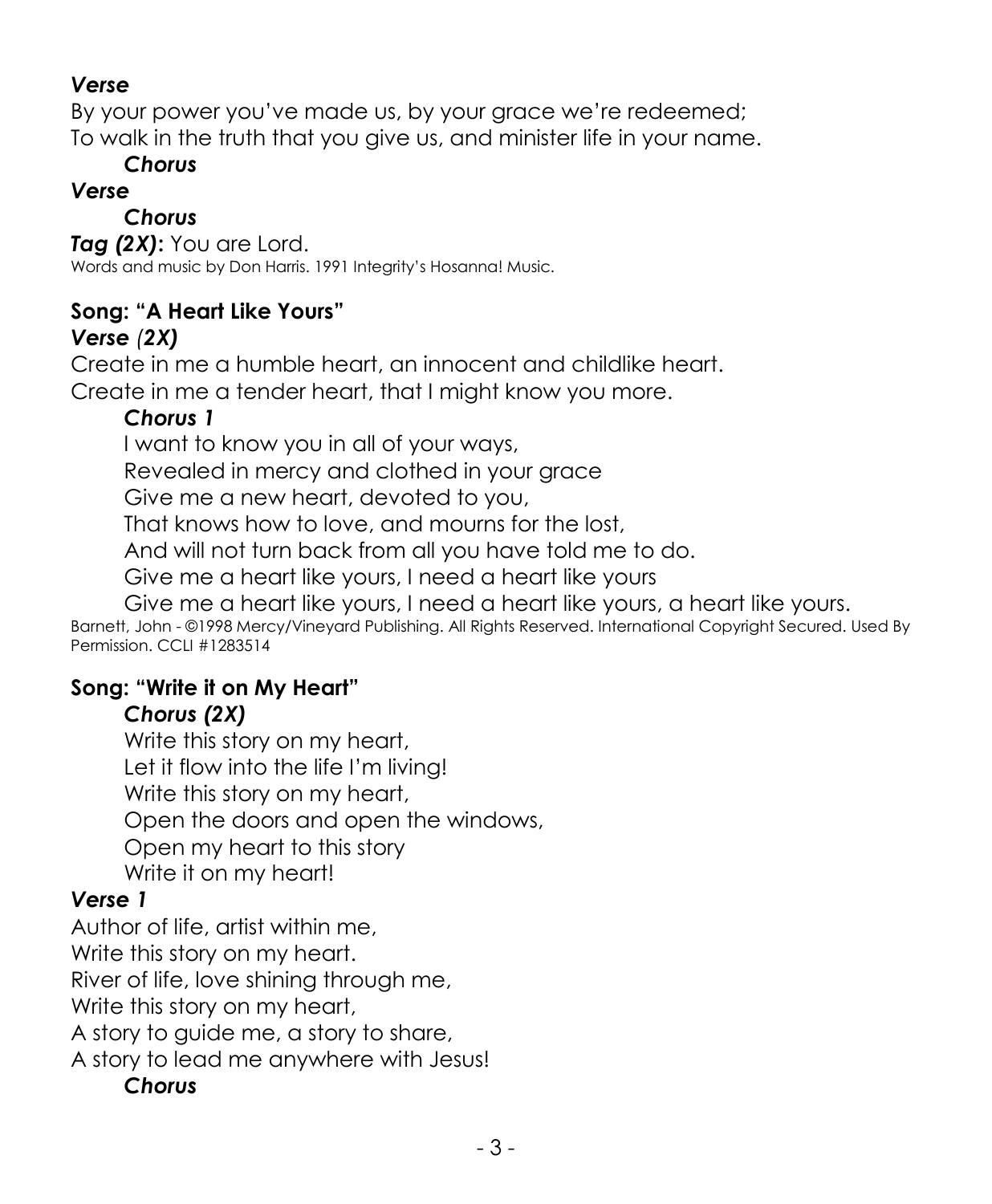### *Verse 2*

Come, living Word, teach me and show me, Write this story on my heart. Make me your child, search me and know me, Write this story on my heart. A story to guide me, a story to share, A story to lead me anywhere with Jesus! Anywhere with Jesus!

#### *Chorus*

Write this story on my heart, Let it flow into the life I'm living!

Write this story on my heart,

Open the doors and open the windows,

Open my heart to this story, write it on my heart! By Terri Bocklund McLean © 1998 PrairieSoul Music, Inc.

Welcome and Announcements

## (Stand)

Confession and Forgiveness

P: During the season of Lent we are called to return to the Lord with all our heart. Let us confess our sin and seek reconciliation with God and neighbor.

*Silence for reflection and self-examination.*

- P: Merciful God,
- **C: you sent Jesus Christ to save the lost. We confess that we have strayed from you and turned aside from your way. We fail in love, neglect justice, and ignore your truth. Have mercy on us and wash away our sin. Create in us clean hearts for the sake of Jesus Christ our Savior. Amen.**
- P: Behold, now is the acceptable time; now is the day of salvation. Almighty God have mercy on us, forgive us all our sins, and bring us to everlasting life.
- **C: Amen.**

Prayer of the Day

- P: Let us pray. O God, with steadfast love you draw us to yourself, and in mercy you receive our prayers. Strengthen us to bring forth the fruits of the Spirit, that through life and death we may live in your Son, Jesus Christ, our Savior and Lord, who lives and reigns with you and the Holy Spirit, one God, now and forever.
- **C: Amen.**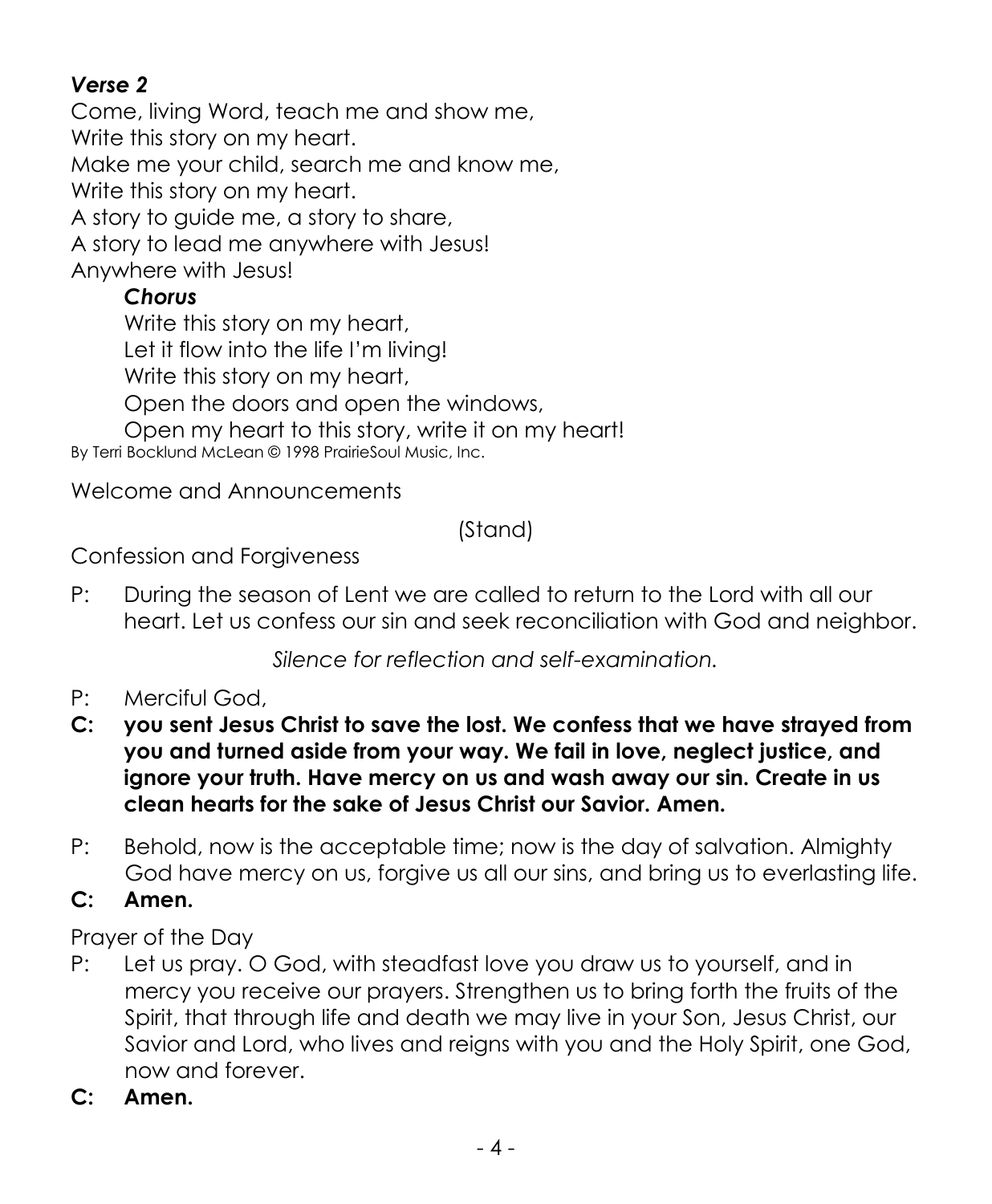# $+$  Word  $+$

*We listen to the story of God's mighty acts for the sake of His people.*

First Reading The Library of the Library of the United States of the Jeremiah 31:31-34

*The Judeans in Babylon blamed their exile on their ancestors, who had broken the covenant established at Sinai. Here the prophet looks to a day when God will make a new covenant with the people. There will be no need to teach the law, because God will write it on their hearts.*

<sup>31</sup>The days are surely coming, says the Lord, when I will make a new covenant with the house of Israel and the house of Judah. <sup>32</sup>It will not be like the covenant that I made with their ancestors when I took them by the hand to bring them out of the land of Egypt—a covenant that they broke, though I was their husband, says the Lord. <sup>33</sup>But this is the covenant that I will make with the house of Israel after those days, says the Lord: I will put my law within them, and I will write it on their hearts; and I will be their God, and they shall be my people. <sup>34</sup>No longer shall they teach one another, or say to each other, "Know the Lord," for they shall all know me, from the least of them to the greatest, says the Lord; for I will forgive their iniquity, and remember their sin no more.

- L: The word of the Lord.
- **C: Thanks be to God.**

Children's Story

(Stand)

![](_page_4_Figure_11.jpeg)

Gospel Acclamation: **"Let Your Steadfast Love"**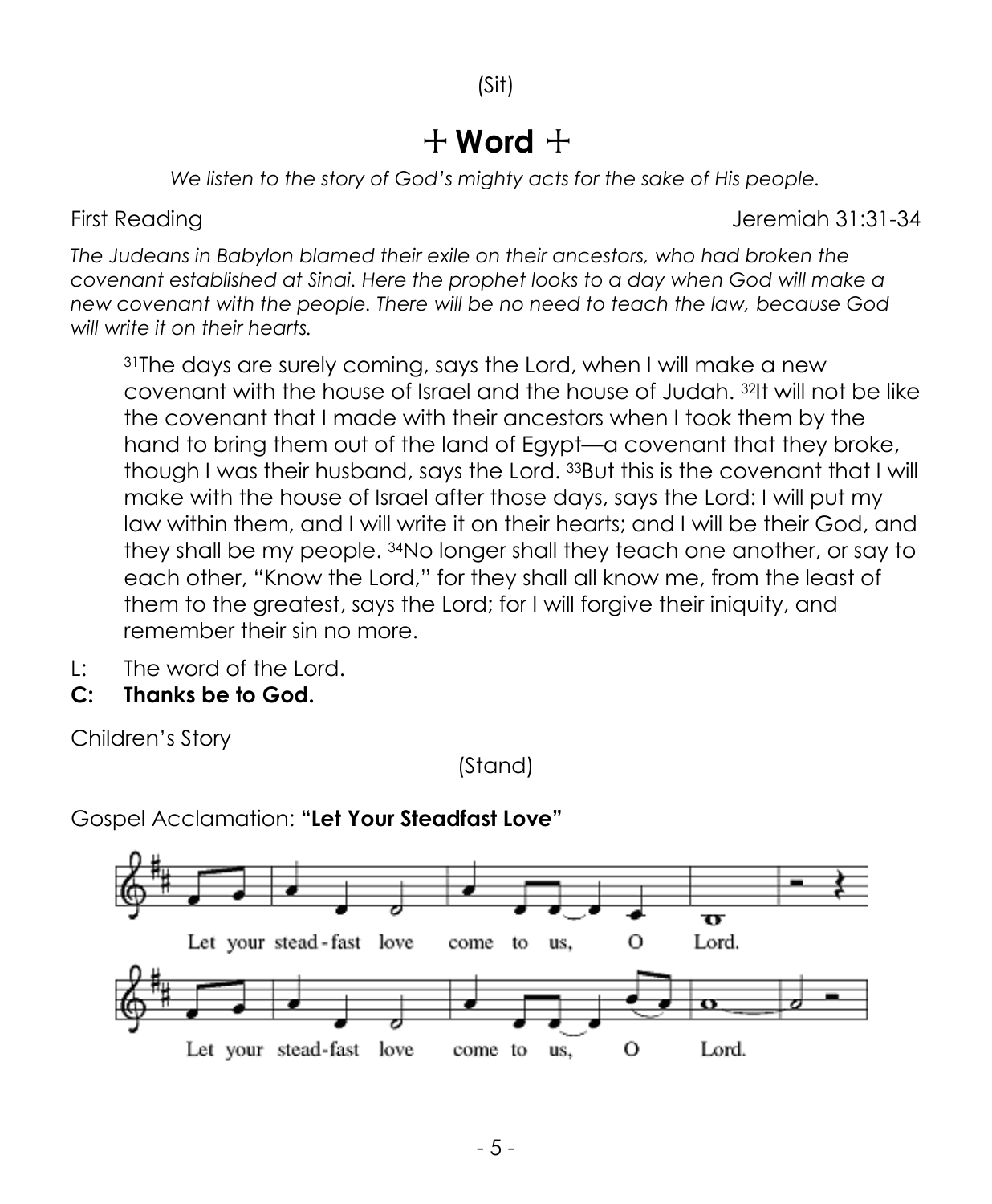![](_page_5_Figure_0.jpeg)

Gospel John 12:20-33

*Jesus entered Jerusalem for the last time to celebrate the Passover festival. Here Jesus' words about seeds planted in the ground turn the disaster of his death into the promise of a harvest in which everyone will be gathered.*

<sup>20</sup>Now among those who went up to worship at the festival were some Greeks. <sup>21</sup>They came to Philip, who was from Bethsaida in Galilee, and said to him, "Sir, we wish to see Jesus." <sup>22</sup>Philip went and told Andrew; then Andrew and Philip went and told Jesus. <sup>23</sup>Jesus answered them, "The hour has come for the Son of Man to be glorified. <sup>24</sup>Very truly, I tell you, unless a grain of wheat falls into the earth and dies, it remains just a single grain; but if it dies, it bears much fruit. <sup>25</sup>Those who love their life lose it, and those who hate their life in this world will keep it for eternal life. <sup>26</sup>Whoever serves me must follow me, and where I am, there will my servant be also. Whoever serves me, the Father will honor. 27Now my soul is troubled. And what should I say—'Father, save me from this hour'? No, it is for this reason that I have come to this hour. <sup>28</sup>Father, glorify your name." Then a voice came from heaven, "I have glorified it, and I will glorify it again." <sup>29</sup>The crowd standing there heard it and said that it was thunder. Others said, "An angel has spoken to him." <sup>30</sup>Jesus answered, "This voice has come for your sake, not for mine. <sup>31</sup>Now is the judgment of this world; now the ruler of this world will be driven out. <sup>32</sup>And I, when I am lifted up from the earth, will draw all people to myself." <sup>33</sup>He said this to indicate the kind of death he was to die.

- P: The gospel of the Lord.
- **C: Thanks be to God.**

Sermon: "God Bond: Sticky Jesus" extending the pastor John H. Brock

(Stand)

(Sit)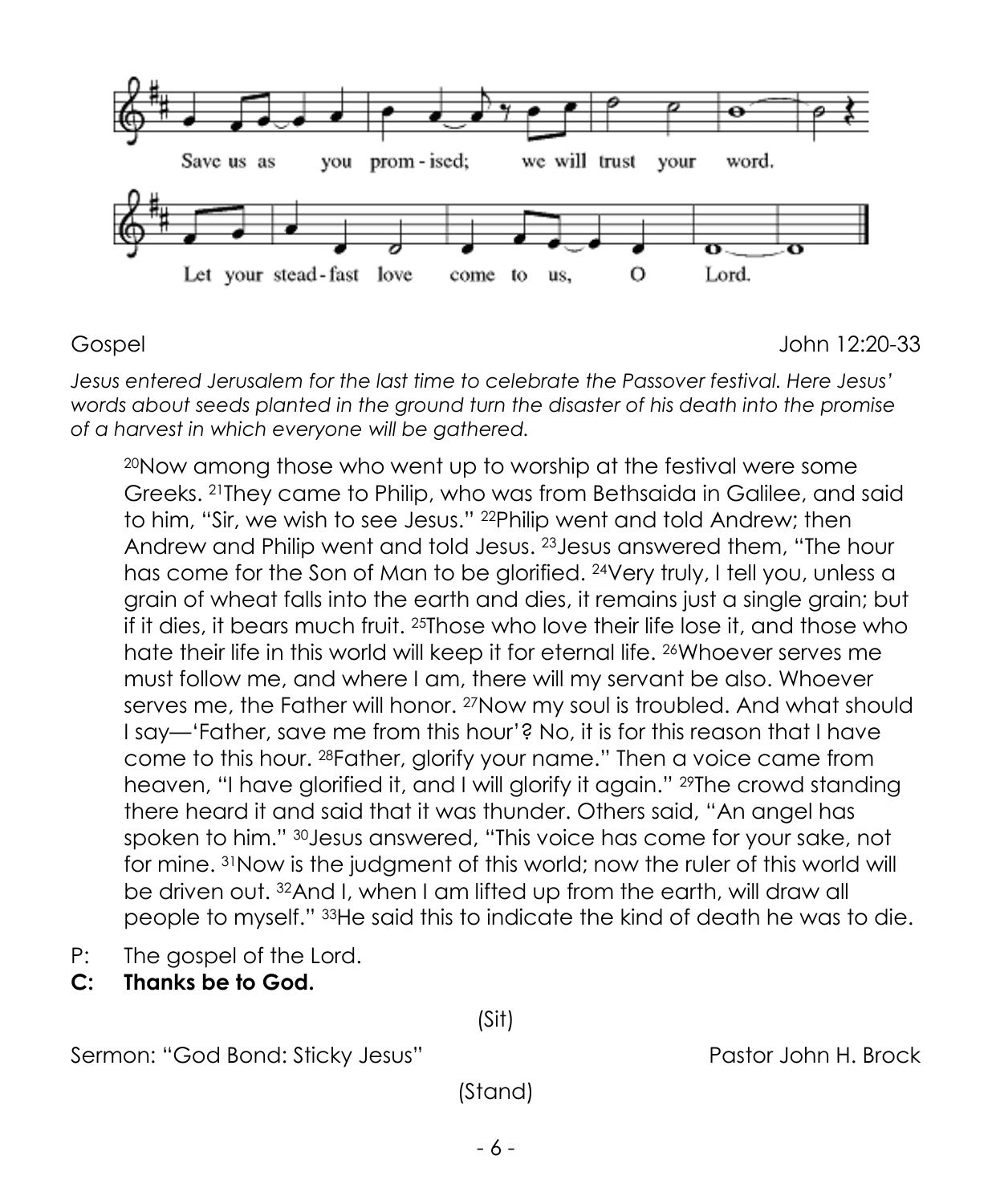**I believe in God, the Father almighty, creator of heaven and earth.**

**I believe in Jesus Christ, God's only Son, our Lord, who was conceived by the Holy Spirit, born of the virgin Mary, suffered under Pontius Pilate, was crucified, died, and was buried; he descended to the dead. On the third day he rose again; he ascended into heaven, he is seated at the right hand of the Father, and he will come to judge the living and the dead.**

**I believe in the Holy Spirit, the holy catholic church, the communion of saints, the forgiveness of sins, the** +**resurrection of the body, and the life everlasting. Amen.**

Reception of New Members

Prayers of the Church *Following each petition are the words*: "Lord, in your mercy," *Please respond with:* **"hear our prayer."**

# $+$  Meal  $+$

*When we celebrate communion we remember that Jesus died for us and we experience His love and forgiveness. As we eat the bread and wine Christ is present with us.*

Sharing of the Peace

- P: The peace of the Lord be with you always.
- **C: And also with you.**

(Sit)

Offering:

Optional giving methods: Use the Give+ app on your mobile device • Use the Giving Station in the Gathering Space • Text an amount to 717-963-2281 (be sure to use a "\$") • Use the "DONATE" button on our website and e-blasts

## **Special Music: "Amazing Grace (My Chains are Gone)"**

#### *Verse 1*

Amazing grace, how sweet the sound, that saved a wretch like me. I once was lost, but now am found, was blind but now I see.

#### *Verse 2*

'Twas grace that taught my heart to fear, and grace my fears relieved.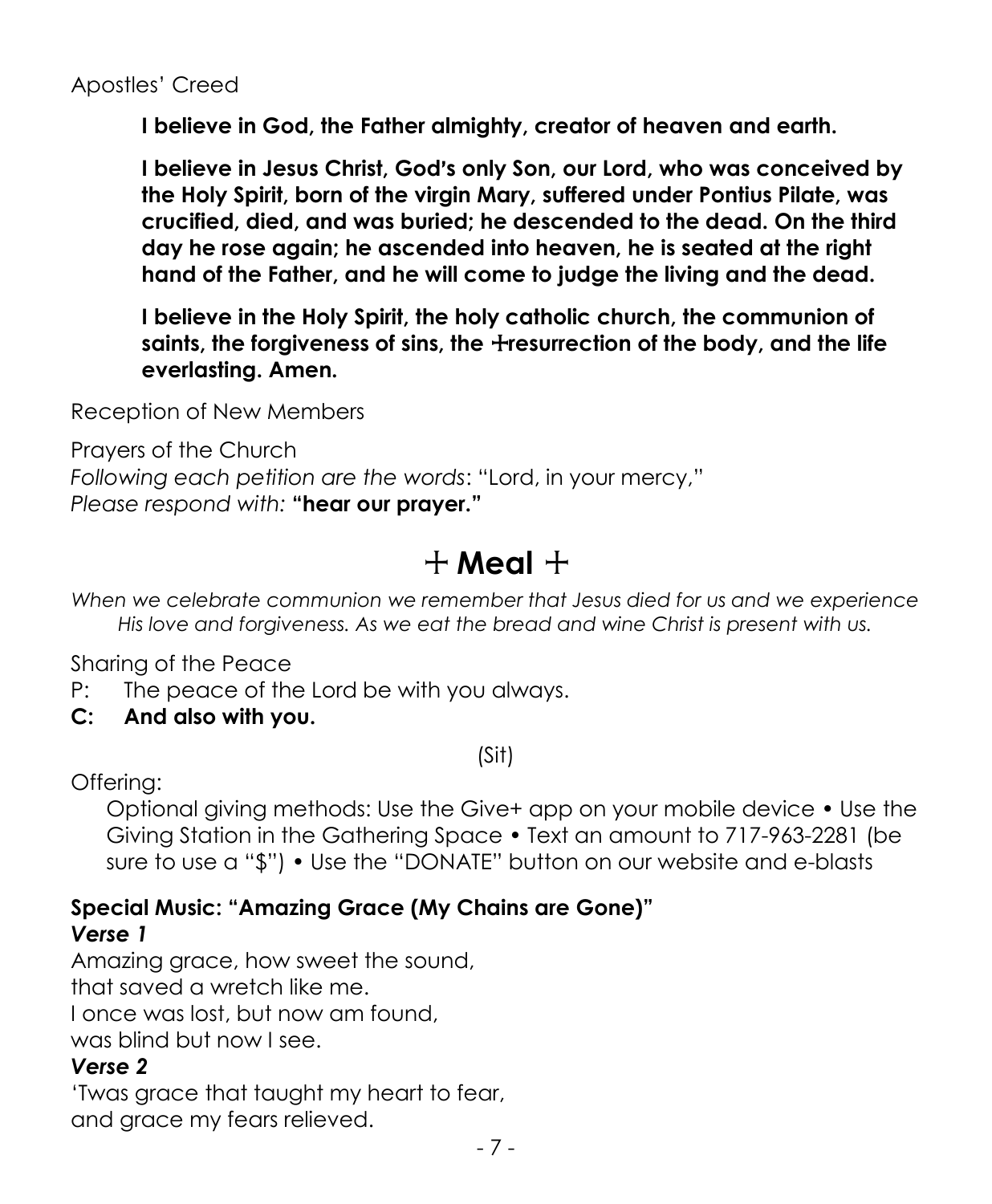How precious did that grace appear, the hour I first believed.

#### *Chorus*

My chains are gone. I've been set free, my God, my Savior has ransomed me. And like a flood His mercy reigns, unending love, amazing grace.

### *Verse 3*

The Lord has promised good to me,

His word my hope secures.

He will my shield and portion be,

as long as life endures.

## *Chorus (2X)*

#### *Verse 4*

The earth shall soon dissolve like snow,

the sun forbear to shine.

But God, who called me here below,

will be forever mine,

*Tag:* will be forever mine. You are forever mine.

Words & Music by John Newton, John P. Rees, Edwin Othello Excell, Chris Tomlin and Louie Giglio © 2006 worshiptogether.com songs CCLI License 1283514.

## (Stand)

Offering Prayer

- P: Let us pray. Merciful God,
- **C: receive the sacrifice of our praise and thanksgiving and the offering of our lives, that following in the way of the cross, we may know the joy of the resurrection; through Jesus Christ our Lord. Amen.**

Great Thanksgiving

- P: Christ is here.
- **C: The Spirit is with us.**
- P: With joy, we lift up our hearts.
- **C: And give thanks to the Lord of Life.**
- P: Holy God, our living Water and our merciful Guide, together with rivers and seas, wells and springs we bless and magnify you.

You led your people Israel through the desert, and provided them water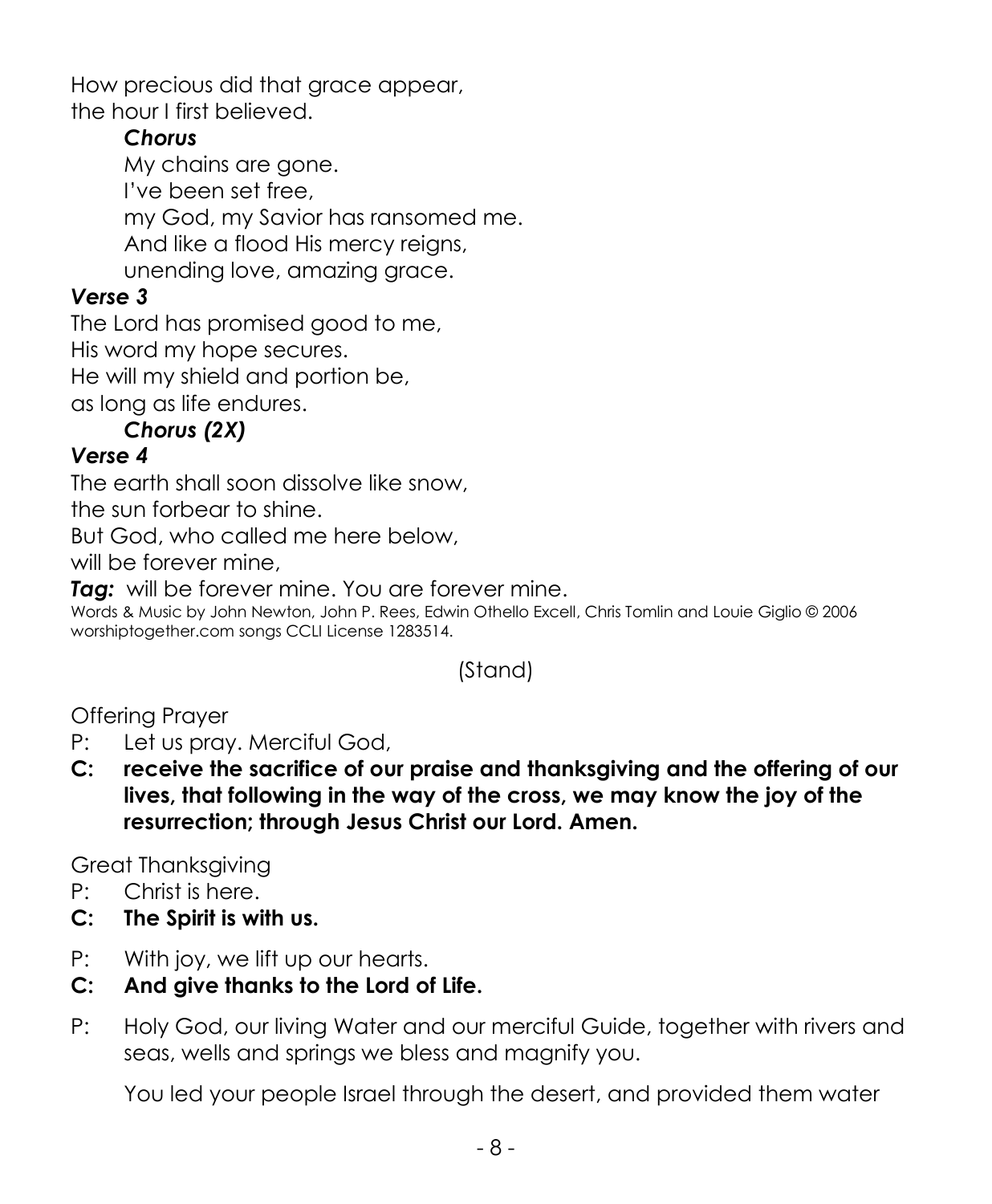from the rock. We praise you for Christ, our Rock and our Water, who joined us in our desert, pouring out his life for the world.

*In the night in which he was betrayed, our Lord Jesus took bread, and gave thanks; broke it, and gave it to his disciples, saying: Take and eat; this is my body, given for you. Do this for the remembrance of me.*

*Again, after supper, he took the cup, gave thanks, and gave it for all to drink, saying: This cup is the new covenant in my blood, shed for you and for all people for the forgiveness of sin. Do this for the remembrance of me.*

Remembering, therefore, his life, death, and resurrection, we await your salvation for all this thirsty world. Pour out your Spirit on this holy food and on all the baptized gathered for this feast: wash away our sin, that we may be revived for our journey by the love of Christ. Through him all glory and honor is yours, Almighty Father, with the Holy Spirit, in your holy Church, both now and forever.

#### **C: Amen**

Lord's Prayer

**Our Father in heaven, hallowed be your name, your kingdom come, your will be done, on earth as in heaven. Give us today our daily bread. Forgive us our sins as we forgive those who sin against us. Save us from the time of trial and deliver us from evil. For the kingdom, the power, and the glory are yours, now and forever. Amen.**

Invitation to Holy Communion

- P: This is the Lamb of God who takes away the sins of the world. Happy are those who are called to his supper.
- **C: Lord, I am not worthy to receive you, but only say the word and I shall be healed.**

(Sit)

Sharing our Lord's Supper

*All baptized Christians are welcome to celebrate the real presence of Jesus Christ in our Lord's Supper. Please come forward by the middle aisle, receive the bread, dip it into the wine, and return by the side aisles. Communion may be received in bread only, if desired. Non-communing children and adults are invited to come forward for a blessing. As a gesture of hospitality we use dealcoholized wine (less than .5% alcohol). In addition, we offer gluten-free wafers available upon request- please ask the pastor at the time of communion.*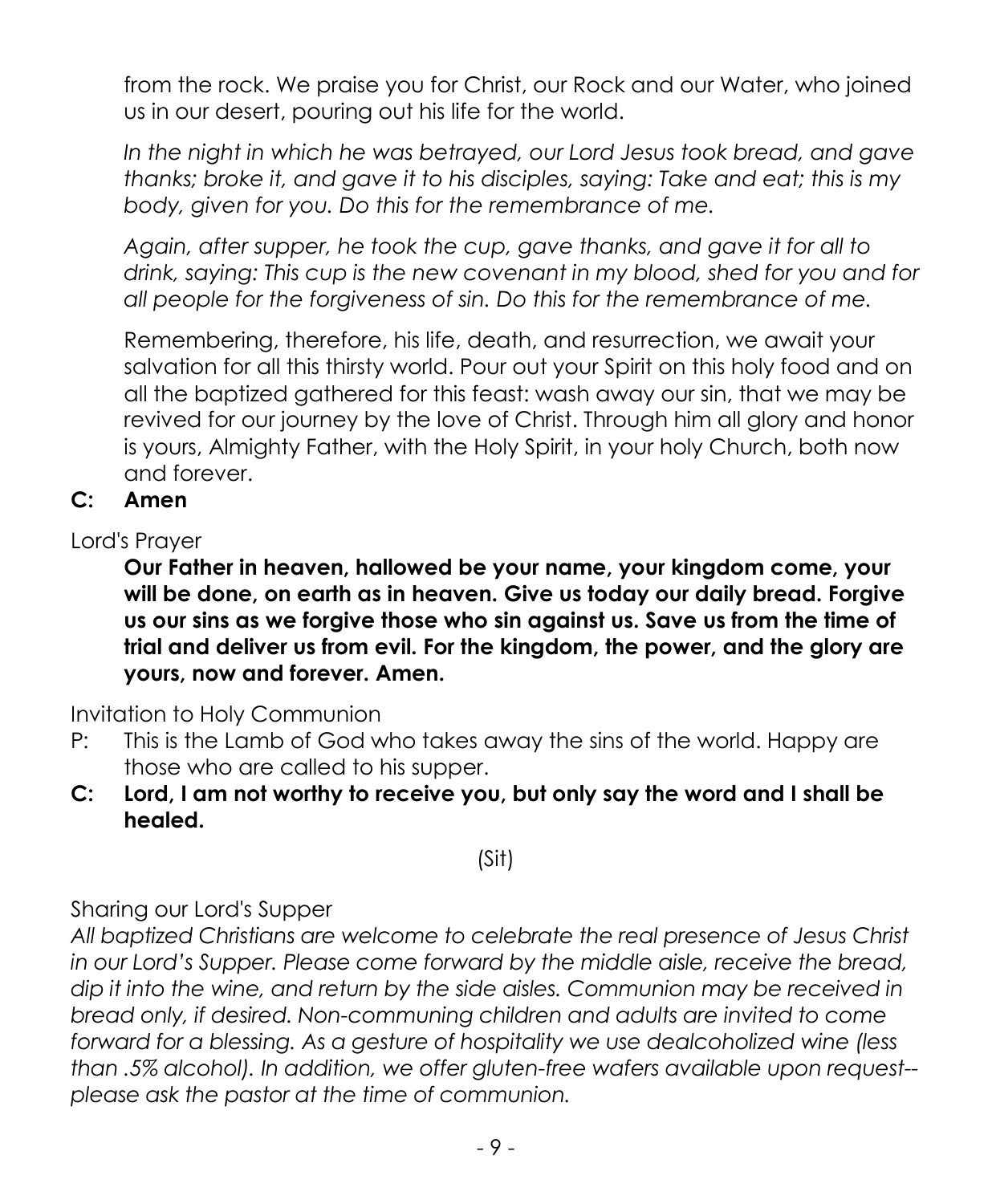#### (Stand)

Post-Communion Blessing and Prayer

P: The body and blood of our Lord Jesus Christ strengthen you and keep you in his arace.

## **C: Amen.**

- P: Let us pray. Compassionate God, you have fed us with the bread of heaven. Sustain us in our Lenten pilgrimage: may our fasting be hunger for justice, our alms, a making of peace, and our prayer, the song of grateful hearts; through Christ our Lord.
- **C: Amen.**

# + **Sending** +

*We have heard the Word of God, offered our gifts, and been fed at the table. Now we are sent out, strengthened by the Holy Spirit to be God's people in the world.*

Blessing

- P: May God who has called us forth from the dust of the earth, and claimed us as children of the light, strengthen you on your journey into life renewed. The Lord bless you and keep you. The Lord's face shine on you with grace and mercy. The Lord look upon you with favor and  $+$  give you peace.
- **C: Amen.**

## **Song: "Heaven is in My Heart"**

## *Chorus*

Ohhhhhh heaven is in my heart. Ohhhhhh heaven is in my heart.

## *Verse 1*

The kingdom of our God is here, heaven is in my heart. The presence of His majesty, heaven is in my heart. And in His presence joy abounds, heaven is in my heart. The light of holiness surrounds, heaven is in my heart.

## *Chorus*

## *Verse 2*

His precious life on me He spent, heaven is in my heart. To give me life without end, heaven is in my heart. In Christ is all my confidence, heaven is in my heart. The hope of my inheritance, heaven is in my heart.

## *Chorus*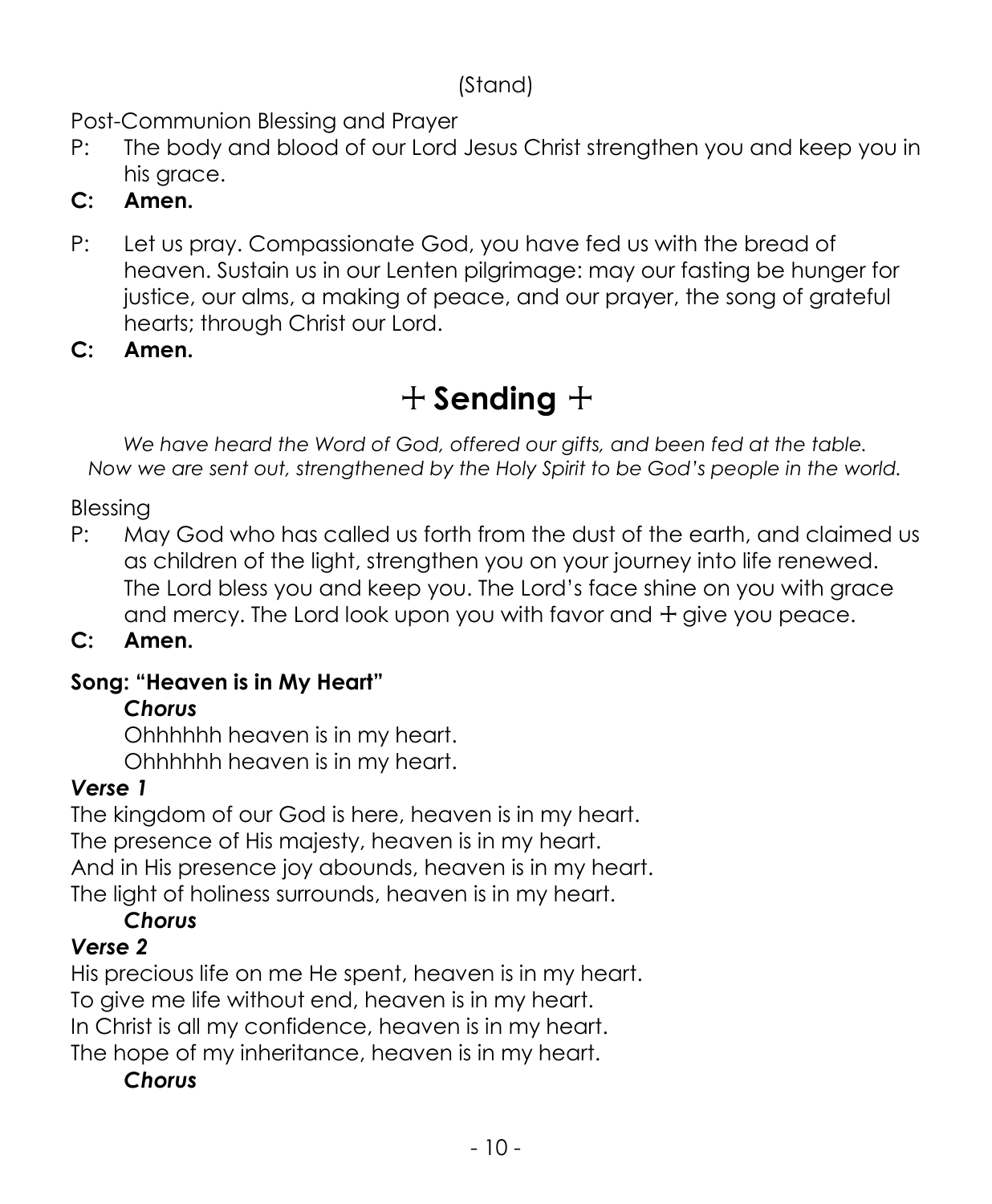## *Verse 3*

We are a temple for His throne, heaven is in my heart. And Christ is the foundation stone, heaven is in my heart. He will return to take us home, heaven is in my heart. The Spirit and the Bride say come, heaven is in my heart.

## *Chorus (2X)*

*Tag:* Heaven is in my heart. Heaven is in my heart. Words and music by Graham Kendrick, © 1991 Make Way Music, CCLI 1283514.

Dismissal

- P: Marked with the cross of Christ, go forth to love and serve the Lord.
- **C: Thanks be to God.**

**Portions of the service are reprinted from:** *Evangelical Lutheran Worship*, Copyright © 2006 Augsburg Fortress. *Sundays & Seasons*, Copyright © 2017 Augsburg Fortress. Used by permission of Augsburg Fortress License # 23686.

![](_page_10_Picture_8.jpeg)

2000 chestnut street camp hill, pa 17011-5409 office: 717.737.8635 fax: 717.730.9297 trinluth@trinitycamphill.org www.trinitycamphill.org

office hours: monday-friday, 9am-4pm

gathering space receptionist hours: sunday-thursday, 6pm-9pm

# **worship notes**

**Attendance at our services** last week was 776. Copies of last week's sermons are available on the tables in Fellowship Hall, in the narthex, the tract rack in the Gathering Space, and on our website. Our web address is[: www.trinitycamphill.org.](http://www.trinitycamphill.org/)